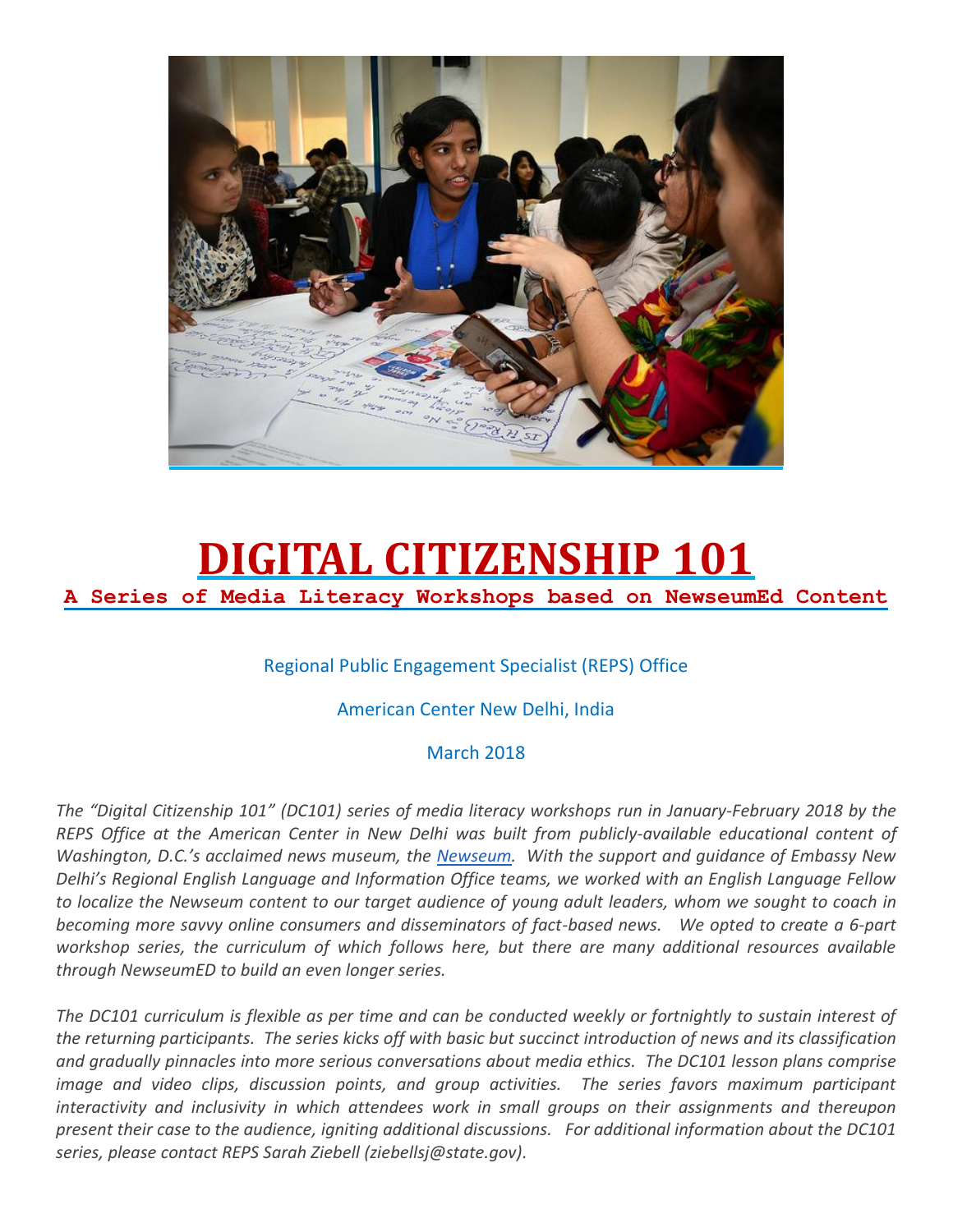### **[WHAT'S NEWS?](https://newseumed.org/activity/whats-news-video-lesson/) 1ST WEEK/FORTNIGHT**

|                     | <b>Facilitator Guide</b>                                                                                                                                                                                                                                                                                                                                                                                                                                                                                                                                                                                                                                                                                                                                                                                                                                                                                                                                                                                                                                                                                                                                                                                                                                                                                                                       | <b>Audience Guide</b>                                                                                                                                                                                                                                                                                                                                                                                                                                                                                                          |                                                                                                                                                                                                                                                                                                                                                                                                                                                                                                                                                                                                                    |
|---------------------|------------------------------------------------------------------------------------------------------------------------------------------------------------------------------------------------------------------------------------------------------------------------------------------------------------------------------------------------------------------------------------------------------------------------------------------------------------------------------------------------------------------------------------------------------------------------------------------------------------------------------------------------------------------------------------------------------------------------------------------------------------------------------------------------------------------------------------------------------------------------------------------------------------------------------------------------------------------------------------------------------------------------------------------------------------------------------------------------------------------------------------------------------------------------------------------------------------------------------------------------------------------------------------------------------------------------------------------------|--------------------------------------------------------------------------------------------------------------------------------------------------------------------------------------------------------------------------------------------------------------------------------------------------------------------------------------------------------------------------------------------------------------------------------------------------------------------------------------------------------------------------------|--------------------------------------------------------------------------------------------------------------------------------------------------------------------------------------------------------------------------------------------------------------------------------------------------------------------------------------------------------------------------------------------------------------------------------------------------------------------------------------------------------------------------------------------------------------------------------------------------------------------|
| Objectives          | - To introduce what makes news.<br>- To introduce types of news stories.<br>- To help classify news based on Newseum's video lesson.<br>- Encourage participants think beyond convention and make<br>their own categories of news stories that do not fit into any<br>of the established groups.                                                                                                                                                                                                                                                                                                                                                                                                                                                                                                                                                                                                                                                                                                                                                                                                                                                                                                                                                                                                                                               | - To gain an insight into<br>what's news.<br>- What makes a news story?<br>- How & where to look for<br>news<br>- Types of news.                                                                                                                                                                                                                                                                                                                                                                                               | <b>Materials Required</b><br>- iPads for online registration of<br>the participants / alternate<br>arrangement<br>- Flipcharts/Chart Papers<br>- Markers for each group                                                                                                                                                                                                                                                                                                                                                                                                                                            |
| Audience            | - Senior school students<br>- 1 <sup>st</sup> and 2 <sup>nd</sup> year undergrad students of Journalism and/or<br>Mass Communication or the like.<br>- General public                                                                                                                                                                                                                                                                                                                                                                                                                                                                                                                                                                                                                                                                                                                                                                                                                                                                                                                                                                                                                                                                                                                                                                          |                                                                                                                                                                                                                                                                                                                                                                                                                                                                                                                                | - Scissors for each group<br>- Glue sticks/tape for each<br>group<br>- 1 copy of the front pages of<br>different newspapers per                                                                                                                                                                                                                                                                                                                                                                                                                                                                                    |
| <b>Lesson Plan</b>  | - American officer breaks the ice with a short intro of the<br>series and then briefly introduces the facilitator.<br>- Facilitator assesses audience's understanding of news and<br>then begins with what is news and why is it so central to the<br>democratic society.<br>- S/he talks about categorizing news.<br>- Newseum video is screened and participants work the "As<br>you watch" activity while watching the video.<br>- Post video, the facilitator talks to the audience to establish<br>how the video has changed their perspective in assessing and<br>classifying news.<br>- The participants are divided into groups of six (suggestion:<br>use small newspapers cards/chits).<br>- Each person with the same newspaper card is given one<br>front page from the same newspaper.<br>- Set of needed stationeries are provided to group.<br>- Participants cut the news stories and classify the news into<br>one of the nine categories covered in the video and paste the<br>news story on the flipchart labelled for that category.<br>- If participants think that there are certain news stories that<br>don't fit into one of the nine categories, they are encouraged<br>to frame their new categories.<br>- Each group talks about why they categorized the news<br>stories the way did and any new idea that arose. | - Follow instructions and<br>identify their groups based<br>on their cards.<br>- Work collaboratively to<br>assess news and categorize<br>the same.<br>- Present their viewpoint in<br>doing so and pay attention<br>to other's perspective, as<br>well.<br>- Share with the audience<br>how the workshop<br>especially the video and the<br>discussion on the topic, has<br>changed the way they see<br>news now and it has<br>changed the way they<br>would be categorized news<br>stories before attending the<br>workshop. | group<br>- 6 small copies/cards of all the<br>newspaper titles used above<br>to be given to participants on<br>arrival for dividing them into<br>groups of six.<br>- 1 large printout of the<br>different newspapers used<br>above.<br><b>NewseumED Resources</b><br>(Requires free NewseumED<br>account creation)<br>- What's News video, narrated<br>by Charles Osgood (to be<br>screened for group viewing)<br>- What's News Handout (1 per<br>participant)<br>- Worksheet - What's News<br>Viewing Guide (1 copy of the<br>"As you watch page" per<br>participant)<br>- <b>Activity</b> - Lesson Plan - What's |
|                     | - Facilitator sums up the changed perspective of the audience<br>and concludes the workshop.<br>- Participants fill out and return the feedback form.<br>- Participants disperse.                                                                                                                                                                                                                                                                                                                                                                                                                                                                                                                                                                                                                                                                                                                                                                                                                                                                                                                                                                                                                                                                                                                                                              |                                                                                                                                                                                                                                                                                                                                                                                                                                                                                                                                | News Video Lesson<br><b>Notes</b>                                                                                                                                                                                                                                                                                                                                                                                                                                                                                                                                                                                  |
| <b>Testimonials</b> | - Collect testimonials in the form of written communication or<br>video recordings of those willing to record their testimonials.<br>- Participants fill out the feedback from.                                                                                                                                                                                                                                                                                                                                                                                                                                                                                                                                                                                                                                                                                                                                                                                                                                                                                                                                                                                                                                                                                                                                                                | - Share suggestions with the<br><b>American Spaces staff</b>                                                                                                                                                                                                                                                                                                                                                                                                                                                                   |                                                                                                                                                                                                                                                                                                                                                                                                                                                                                                                                                                                                                    |
| Summary             | - The introductory workshop, which looks way too simple and<br>obvious, forms the needed springboard for the series.                                                                                                                                                                                                                                                                                                                                                                                                                                                                                                                                                                                                                                                                                                                                                                                                                                                                                                                                                                                                                                                                                                                                                                                                                           | -Participants learn the basis<br>of news & journalism.                                                                                                                                                                                                                                                                                                                                                                                                                                                                         |                                                                                                                                                                                                                                                                                                                                                                                                                                                                                                                                                                                                                    |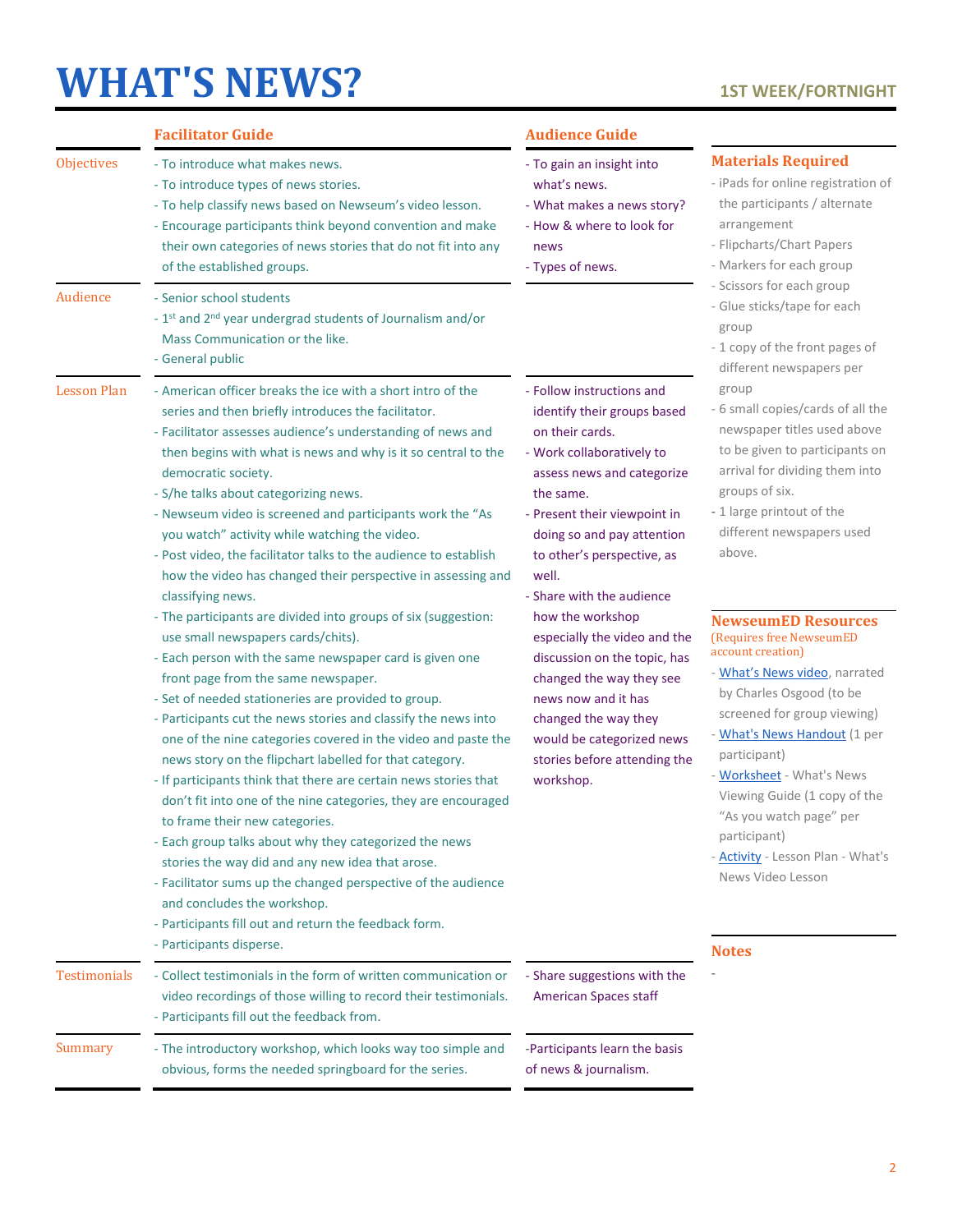### **[THE FUNDAMENTALS OF NEWS](https://newseumed.org/activity/fundamentals-of-news-mlbp/) 2ND WEEK/FORTNIGHT**

|                     | <b>Facilitator Guide</b>                                                                                                                                                                                                                                                                                                                                                                                                                                                                                                                                                                                                                                                                                                                                                                                                                                                                                        | <b>Audience Guide</b>                                                                                                                                                                                                                                                                                                  |                                                                                                                                                                                                                                                                                                                                                                                                                                                                                                                                                                                                      |
|---------------------|-----------------------------------------------------------------------------------------------------------------------------------------------------------------------------------------------------------------------------------------------------------------------------------------------------------------------------------------------------------------------------------------------------------------------------------------------------------------------------------------------------------------------------------------------------------------------------------------------------------------------------------------------------------------------------------------------------------------------------------------------------------------------------------------------------------------------------------------------------------------------------------------------------------------|------------------------------------------------------------------------------------------------------------------------------------------------------------------------------------------------------------------------------------------------------------------------------------------------------------------------|------------------------------------------------------------------------------------------------------------------------------------------------------------------------------------------------------------------------------------------------------------------------------------------------------------------------------------------------------------------------------------------------------------------------------------------------------------------------------------------------------------------------------------------------------------------------------------------------------|
| Objectives          | - Students learn why news matters and how to distinguish<br>between different media-related terms.<br>- Understand and differentiate fact from opinion.                                                                                                                                                                                                                                                                                                                                                                                                                                                                                                                                                                                                                                                                                                                                                         | - Recap "What's News?"<br>- Learn media-related terms.<br>- Filter facts from opinions                                                                                                                                                                                                                                 | <b>Materials Required</b><br>- iPads for online registration of<br>the participants                                                                                                                                                                                                                                                                                                                                                                                                                                                                                                                  |
| Audience            | - Senior school students & general public<br>- 1st and 2nd year undergrad students of Journalism                                                                                                                                                                                                                                                                                                                                                                                                                                                                                                                                                                                                                                                                                                                                                                                                                |                                                                                                                                                                                                                                                                                                                        | - Flipcharts/Chart Papers<br>- Markers for each group<br>- Scissors for each group                                                                                                                                                                                                                                                                                                                                                                                                                                                                                                                   |
| <b>Lesson Plan</b>  | - Welcome and recap "What's News?" and continue the<br>dialog.<br>- Go over the 7 questions to be discussed after the video.<br>1. Define the term news and give an example of a recent news story.<br>2. Describe how journalism is different from news.<br>3. How is a fact different from an opinion?<br>4. The word media refers to many things. List at least three examples<br>5. Why is it important to know the difference between facts and<br>opinions and to be able to identify which is which?<br>6. How do you get news?<br>7. How do you participate in the media?<br>- Screen the NewseumED Video: The Fundamentals of News                                                                                                                                                                                                                                                                     | - Watch the screened video<br>from the point of view of<br>the 7 questions to be<br>discussed after the video.<br>- Collaboratively work on the<br>question taking down notes<br>for discussion.<br>- Learn identifying facts from<br>opinion. Get the basic<br>concept of both. Learn the<br>tricks to identify them. | - Glue sticks per group<br>- Number cards for assigning<br>one to each participant.<br>- One large printout of each of<br>the above numbers<br>- News articles along with<br>sentences pulled from the<br>articles and cut into strips (one<br>set per group)<br>- Facts/Opinion T-Chart (one per<br>group)<br><b>NewseumED Resources</b><br>(Requires free NewseumED<br>account creation)<br>- Video -- The Fundamentals of<br><b>News</b><br>- Activity - Fundamentals of<br><b>News</b><br>- Worksheet - Fundamentals of<br>News (one for each<br>participant)<br>- Transcript - "Fundamentals of |
|                     | - A number card is given to each person to make groups of six.<br>- Each group moves to the table marked with their number.<br><b>Colored Dots Discussion &amp; Reporting:</b><br>- Each group answers one of the seven questions discussed<br>before the video. One question is given to each group.<br>- Groups discuss the question and come up with an answer.<br>- Facilitator picks a color and one person from each group<br>stands and reports how the group answered the question.<br><b>Fact/Opinion Sorting</b><br>- Each group examines an article and determines if certain<br>statements in the article are fact or opinion.                                                                                                                                                                                                                                                                      |                                                                                                                                                                                                                                                                                                                        |                                                                                                                                                                                                                                                                                                                                                                                                                                                                                                                                                                                                      |
|                     | - The statements are sorted and glued onto a T-chart.<br>- Facilitator reviews statements as a group.<br><b>Speed Dating</b><br>- Participants are randomly assigned to one of two lines.<br>- They would be either 'Fact' or 'Opinion' and they line up in<br>straight lines facing one another.<br>- 'Facts' will always stay put. 'Opinions' will move when told.<br>- A question is asked and the partner pairs that are facing one<br>another discuss the question for two minutes.<br>- Once time is called, 'Opinions' move one person down the<br>line. The question is then discussed in a new partner pair.<br>- There would be a total of 4 questions (the discussion<br>questions in the NewseumED Activity sheet), and each<br>question could have three rotations.<br>- Post Speed Dating discussion, participants return to their<br>tables/groups and discuss as a large group the 4 questions. |                                                                                                                                                                                                                                                                                                                        | News"<br><b>Notes</b>                                                                                                                                                                                                                                                                                                                                                                                                                                                                                                                                                                                |
| <b>Testimonials</b> | - Participants fill out the feedback from.                                                                                                                                                                                                                                                                                                                                                                                                                                                                                                                                                                                                                                                                                                                                                                                                                                                                      | - Share learning experience.                                                                                                                                                                                                                                                                                           |                                                                                                                                                                                                                                                                                                                                                                                                                                                                                                                                                                                                      |
| Summary             | - The second workshop builds gradually builds upon the first<br>one-helping participants figure out facts and opinions.                                                                                                                                                                                                                                                                                                                                                                                                                                                                                                                                                                                                                                                                                                                                                                                         | Participants learn to identify<br>facts from opinions.                                                                                                                                                                                                                                                                 |                                                                                                                                                                                                                                                                                                                                                                                                                                                                                                                                                                                                      |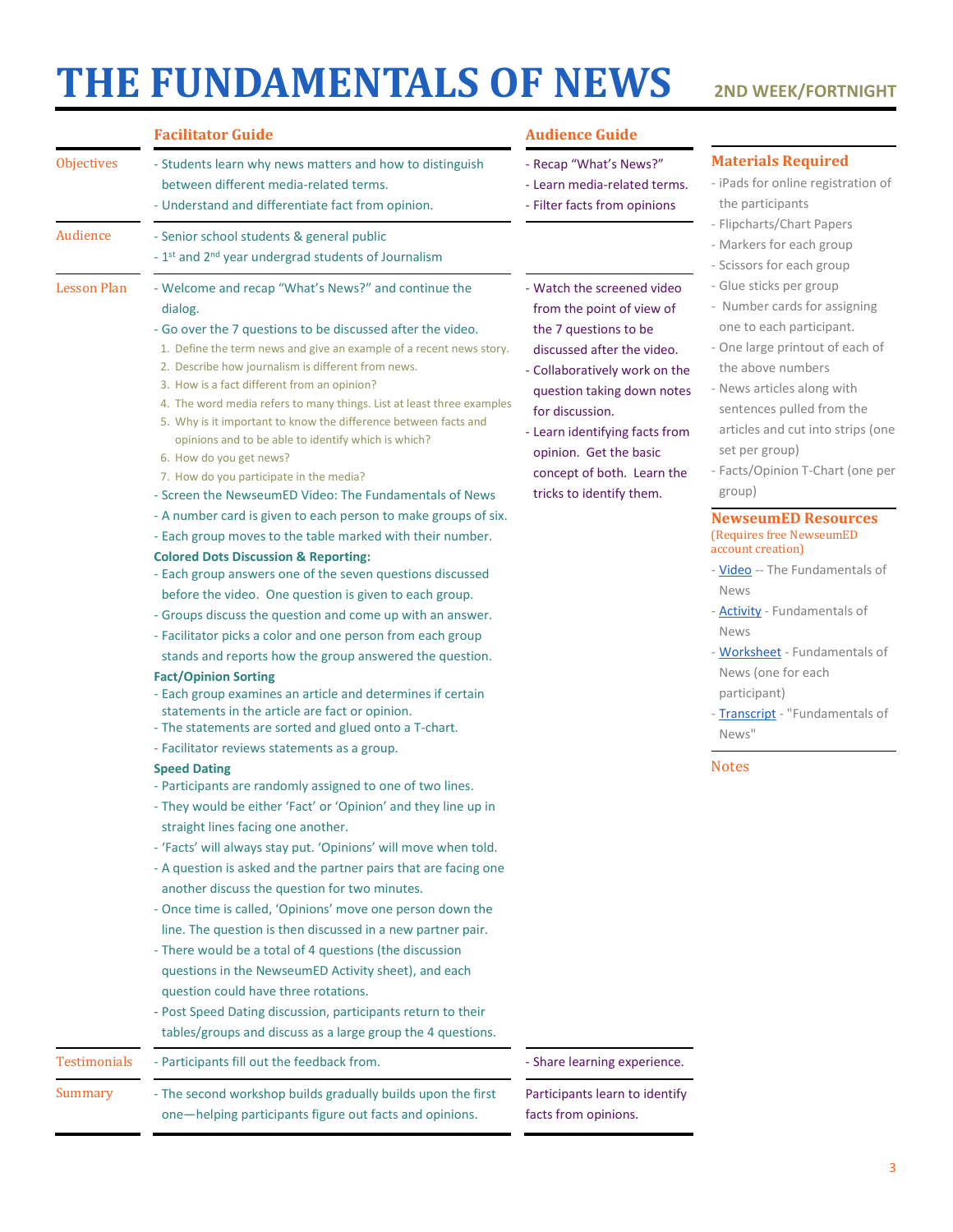# **[IS THIS STORY SHARE](https://newseumed.org/activity/is-this-story-share-worthy-flowchart-mlbp/)-WORTHY? 3RD WEEK/FORTNIGHT**

|                     | <b>Facilitator Guide</b>                                                                                                                                                                                                                                                                                                                                                                                                                                                                                                                                                                                                                                                                                                                                                                                                                                                                                                                                                                                                                                                                                                                                                                                                                                                                                                                                                                                                                                                                                                                                                                                                                                                                                                                     | <b>Audience Guide</b>                                                                                                                                                                                                                                                                                                                                                |                                                                                                                                                                                                                                                                                                                                                                                                                                                                                                                                                                                                                                                                                                                                                                                                                                                           |
|---------------------|----------------------------------------------------------------------------------------------------------------------------------------------------------------------------------------------------------------------------------------------------------------------------------------------------------------------------------------------------------------------------------------------------------------------------------------------------------------------------------------------------------------------------------------------------------------------------------------------------------------------------------------------------------------------------------------------------------------------------------------------------------------------------------------------------------------------------------------------------------------------------------------------------------------------------------------------------------------------------------------------------------------------------------------------------------------------------------------------------------------------------------------------------------------------------------------------------------------------------------------------------------------------------------------------------------------------------------------------------------------------------------------------------------------------------------------------------------------------------------------------------------------------------------------------------------------------------------------------------------------------------------------------------------------------------------------------------------------------------------------------|----------------------------------------------------------------------------------------------------------------------------------------------------------------------------------------------------------------------------------------------------------------------------------------------------------------------------------------------------------------------|-----------------------------------------------------------------------------------------------------------------------------------------------------------------------------------------------------------------------------------------------------------------------------------------------------------------------------------------------------------------------------------------------------------------------------------------------------------------------------------------------------------------------------------------------------------------------------------------------------------------------------------------------------------------------------------------------------------------------------------------------------------------------------------------------------------------------------------------------------------|
| Objectives          | - Help participants learn how to using a simple flowchart to<br>evaluate whether interesting news stories they would like to<br>share have the hallmarks of being "real" news or whether in<br>so sharing, they might be perpetuating "unworthy" news.<br>- Help them find good stuff and get rid of the garbage.                                                                                                                                                                                                                                                                                                                                                                                                                                                                                                                                                                                                                                                                                                                                                                                                                                                                                                                                                                                                                                                                                                                                                                                                                                                                                                                                                                                                                            | - Is the news story worth my<br>time & sharing it further?<br>- Have I been sharing<br>garbage?                                                                                                                                                                                                                                                                      | <b>Materials Required</b><br>- iPads for online registration of<br>the participants / alternate<br>arrangement<br>- Flipcharts (at least three per                                                                                                                                                                                                                                                                                                                                                                                                                                                                                                                                                                                                                                                                                                        |
| Audience            | - Senior school students + general public.<br>- 1st and 2 <sup>nd</sup> year undergrad students of Journalism and/or<br>Mass Communication or the like.                                                                                                                                                                                                                                                                                                                                                                                                                                                                                                                                                                                                                                                                                                                                                                                                                                                                                                                                                                                                                                                                                                                                                                                                                                                                                                                                                                                                                                                                                                                                                                                      |                                                                                                                                                                                                                                                                                                                                                                      | group + 1 on flipchart<br>stand/easel at the front to be<br>used by the facilitator)                                                                                                                                                                                                                                                                                                                                                                                                                                                                                                                                                                                                                                                                                                                                                                      |
| <b>Lesson Plan</b>  | - Facilitator introduces the objective of the program.<br>- Facilitator asks the audience for examples of hoaxes or viral<br>false news stories they've seen online and how they<br>responded to them.<br>- Facilitator walks the group through the "Is This Story Share-<br>Worthy?" flowchart, including the supporting information for<br>each question (located on the right hand side of the chart).<br>- Facilitator demonstrates the decision-making and flowchart<br>process using a short news story.<br>- Facilitator explains the group roles and then asks each group<br>to assign roles-Story reader   Worksheet note-taker   Process<br>facilitator   Flowchart artists   Story presenters<br>- All group members are welcome to contribute their talents<br>to assessing the story's content and helping build the story's<br>share-worthy flowchart.<br>- Facilitator gives each group a story, and participants<br>1. Listen to it being read aloud<br>2. Have a chance to glance at the written text, one by one,<br>3. Process facilitators lead a discussion of whether the group thinks<br>the story is true or false, using the "Is This Story Share-Worthy?"<br>worksheet as a guide.<br>4. Worksheet notetaker records discussions, as needed.<br>5. Once the group reaches consensus on the share-worthiness of<br>the story, the flowchart artists begin to draw their own "Is This<br>Story Share-Worthy?" flowchart for the story.<br>6. Story presenters share out the flowcharts, group by group, and<br>explain their decision-making process.<br>7. Participants from other groups are encouraged to ask questions<br>and/or dispute findings.<br>- If time permits, groups can explore a second news story. | - Learn to use the infographic<br>flowchart to establish the<br>share-worthiness of a news<br>story.<br>- Use the learned skills in<br>evaluating the given news<br>article and find out whether<br>or not you would share this<br>news story.<br>- Present your case before<br>the audience and listen to<br>the facilitator's comments<br>on your decision making. | - Markers for each group<br>- Select a variety of news stories<br>(some of which are true, some<br>of which are false) for<br>participants to evaluate using<br>the NewseumED flowchart<br>(one for each group) and print<br>2 copies of each story-1 set<br>of 2 copies for each group.<br>- A relevant video chosen by the<br>facilitator. (e.g. 45-Minute<br><b>Farm Standoff Ends When</b><br><b>Cops Realize Tiger Is Stuffed)</b><br><b>NewseumED Resources</b><br>(Requires free NewseumED)<br>account creation)<br>- <b>Activity</b> - Is This Story Share-<br>Worthy?<br>- Worksheet - Is This Story<br>Share-Worthy?<br>- Teacher Resource - Examples<br>for Evaluating Online News<br>- Is This Story Share-Worthy?<br><b>Flowchart</b> (one color print<br>copy for each group + 1 larger<br>copy preferably a mounted<br>one in poster size) |
|                     | - Participants fill out the feedback from.                                                                                                                                                                                                                                                                                                                                                                                                                                                                                                                                                                                                                                                                                                                                                                                                                                                                                                                                                                                                                                                                                                                                                                                                                                                                                                                                                                                                                                                                                                                                                                                                                                                                                                   |                                                                                                                                                                                                                                                                                                                                                                      |                                                                                                                                                                                                                                                                                                                                                                                                                                                                                                                                                                                                                                                                                                                                                                                                                                                           |
| <b>Testimonials</b> | - Take feedback from the participants and talk to them to<br>explore if and how they would be applying the newly learned<br>skill in real-life and how this is going to affect their news-<br>sharing habit.                                                                                                                                                                                                                                                                                                                                                                                                                                                                                                                                                                                                                                                                                                                                                                                                                                                                                                                                                                                                                                                                                                                                                                                                                                                                                                                                                                                                                                                                                                                                 | - Share applications of the<br>skills learnt in assessing<br>news stories in real-life.<br>- Save time and energy.                                                                                                                                                                                                                                                   | <b>Notes</b>                                                                                                                                                                                                                                                                                                                                                                                                                                                                                                                                                                                                                                                                                                                                                                                                                                              |
| Summary             | - The participants learn about establishing the worthiness of a<br>news story and thus help check spread of unworthy news in<br>the society.                                                                                                                                                                                                                                                                                                                                                                                                                                                                                                                                                                                                                                                                                                                                                                                                                                                                                                                                                                                                                                                                                                                                                                                                                                                                                                                                                                                                                                                                                                                                                                                                 | -One small step towards<br>becoming a responsible<br>digital citizen.                                                                                                                                                                                                                                                                                                |                                                                                                                                                                                                                                                                                                                                                                                                                                                                                                                                                                                                                                                                                                                                                                                                                                                           |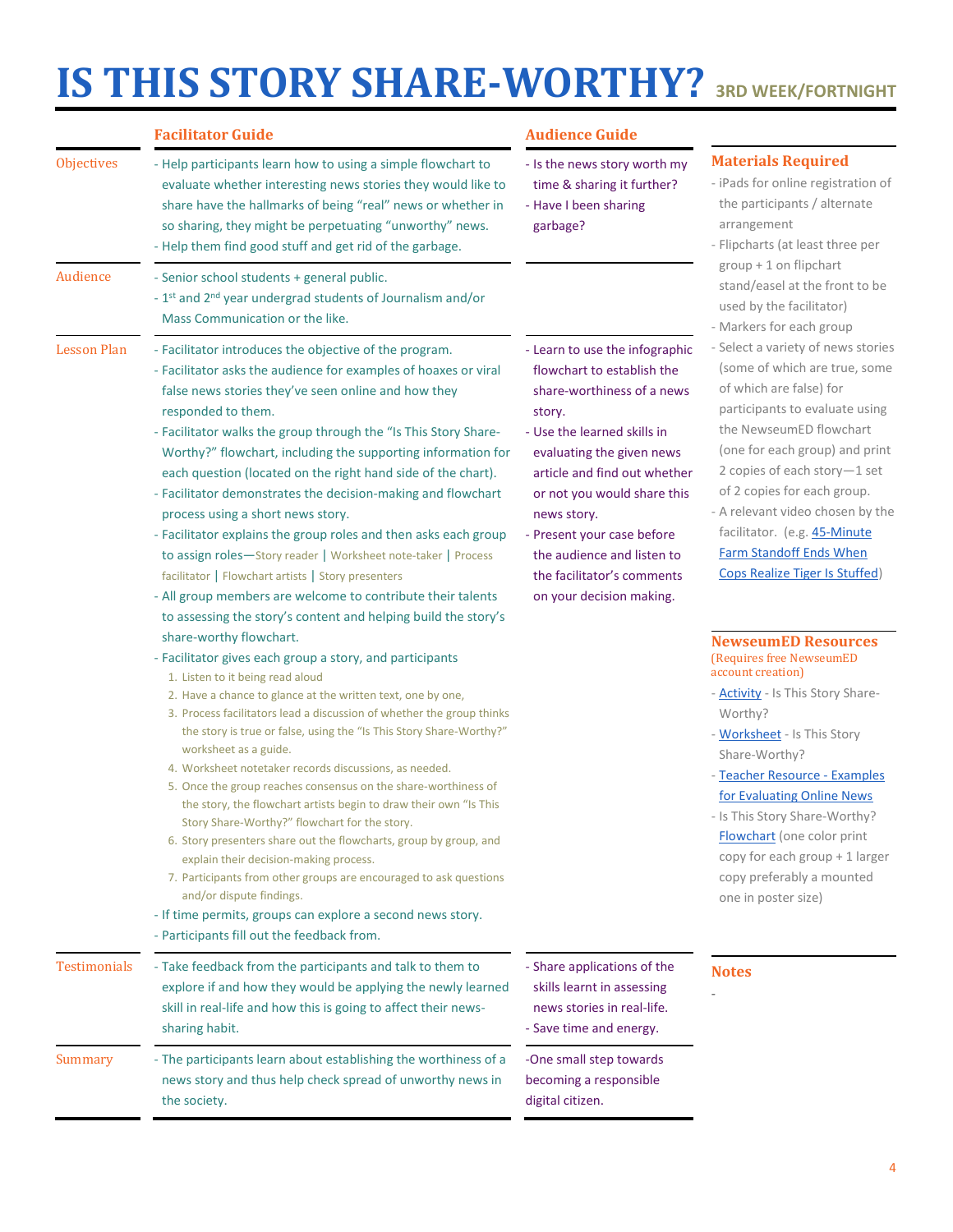## **[NEWS VALIDITY](https://newseumed.org/activity/fake-news-whats-the-big-deal-mlbp/) 4TH WEEK/FORTNIGHT**

|                     | <b>Facilitator Guide</b>                                                                                                                                                                                                                                                                                                                                                                                                                                                                                                                                                                                                                                                                                                                                                                                                                                                               | <b>Audience Guide</b>                                                                           |                                                                                                                                                                                                                                                                             |
|---------------------|----------------------------------------------------------------------------------------------------------------------------------------------------------------------------------------------------------------------------------------------------------------------------------------------------------------------------------------------------------------------------------------------------------------------------------------------------------------------------------------------------------------------------------------------------------------------------------------------------------------------------------------------------------------------------------------------------------------------------------------------------------------------------------------------------------------------------------------------------------------------------------------|-------------------------------------------------------------------------------------------------|-----------------------------------------------------------------------------------------------------------------------------------------------------------------------------------------------------------------------------------------------------------------------------|
| <b>Objectives</b>   | - Establishing validity of news stories.<br>- Demonstrate spread of misinformation.<br>- Identify misinformation and stay away from it.                                                                                                                                                                                                                                                                                                                                                                                                                                                                                                                                                                                                                                                                                                                                                | - Identifying misinformation.<br>- Help stop misinformation.<br>- Stay away from them.          | <b>Materials Required</b><br>- iPads for online registration of<br>the participants / alternate                                                                                                                                                                             |
| Audience            | - Senior school students + general public.<br>- 1st and 2 <sup>nd</sup> year undergrad students of Journalism and/or<br>Mass Communication or the like.                                                                                                                                                                                                                                                                                                                                                                                                                                                                                                                                                                                                                                                                                                                                |                                                                                                 | arrangement<br>- Flipcharts/Chart Papers<br>- Markers for each group<br>- Scissors for each group                                                                                                                                                                           |
| <b>Lesson Plan</b>  | - Facilitator recaps earlier sessions.<br>- S/he begins with a game. S/he whispers a small story of one<br>or two sentences to one of the participants (e.g. "Today I<br>saw a dog fighting with a goat while a monkey looked on.<br>Another monkey stole a bottle of orange Fanta from my<br>$hand$ ").<br>- That person whispers the story to the next, and this<br>continues until all participants have heard and then shared<br>the story.<br>- Last person tells the group the reported story.<br>- Facilitator shows the original statement on the screen which,<br>for valid reasons, would widely vary from the original one.<br>- S/he then discusses that how the final participant's story<br>differed from the original correlating this to false news<br>stories and the propagation of misinformation.<br>- Facilitator further discusses misinformation and encourages |                                                                                                 | - Glue sticks for each per group<br>- PPT presentation prepared by<br>the facilitator (if desired)<br>- One misinformation activity<br>(e.g. <b>Quiz: Can you spot the</b><br>fake stories?)<br><b>NewseumED Resources</b><br>(Requires free NewseumED<br>account creation) |
|                     |                                                                                                                                                                                                                                                                                                                                                                                                                                                                                                                                                                                                                                                                                                                                                                                                                                                                                        |                                                                                                 | - Video -- Fake News - What's<br>the Big Deal?<br>- <b>Activity</b> - Fake News - What's<br>the Big Deal?                                                                                                                                                                   |
|                     | participants to come up with their own definitions of<br>misinformation.                                                                                                                                                                                                                                                                                                                                                                                                                                                                                                                                                                                                                                                                                                                                                                                                               |                                                                                                 | <b>Notes</b>                                                                                                                                                                                                                                                                |
|                     | - NewseumED short video on the topic is screened.<br>- S/he then illustrates reasons for misinformation and<br>discusses associated components like Political advantage  <br>Financial gain   Entertainment   Genuine mistakes  <br>Desperation.<br>- Misinformation activity selected by the facilitator.<br>- Group discussed using questions listed in the NewseumED<br>activity sheet.<br>- Participants work in groups and record their responses on<br>flipchart sheets.<br>- Sharing of group discussion<br>- Participants fill out the feedback from.<br>- Participants disperse.                                                                                                                                                                                                                                                                                              |                                                                                                 |                                                                                                                                                                                                                                                                             |
| <b>Testimonials</b> | - Record short videos endorsing shift in participants'<br>perception of propagation of fake news.                                                                                                                                                                                                                                                                                                                                                                                                                                                                                                                                                                                                                                                                                                                                                                                      | - Any individual SM posts on<br>how the workshop has<br>helped them identify<br>misinformation. |                                                                                                                                                                                                                                                                             |
| Summary             | - The workshop identifies the need to put a check on the<br>propagation of misinformation/fake news and help<br>participants understand the damage created by them.                                                                                                                                                                                                                                                                                                                                                                                                                                                                                                                                                                                                                                                                                                                    | - Educate participants and<br>skills them to stop spread<br>of misinformation.                  |                                                                                                                                                                                                                                                                             |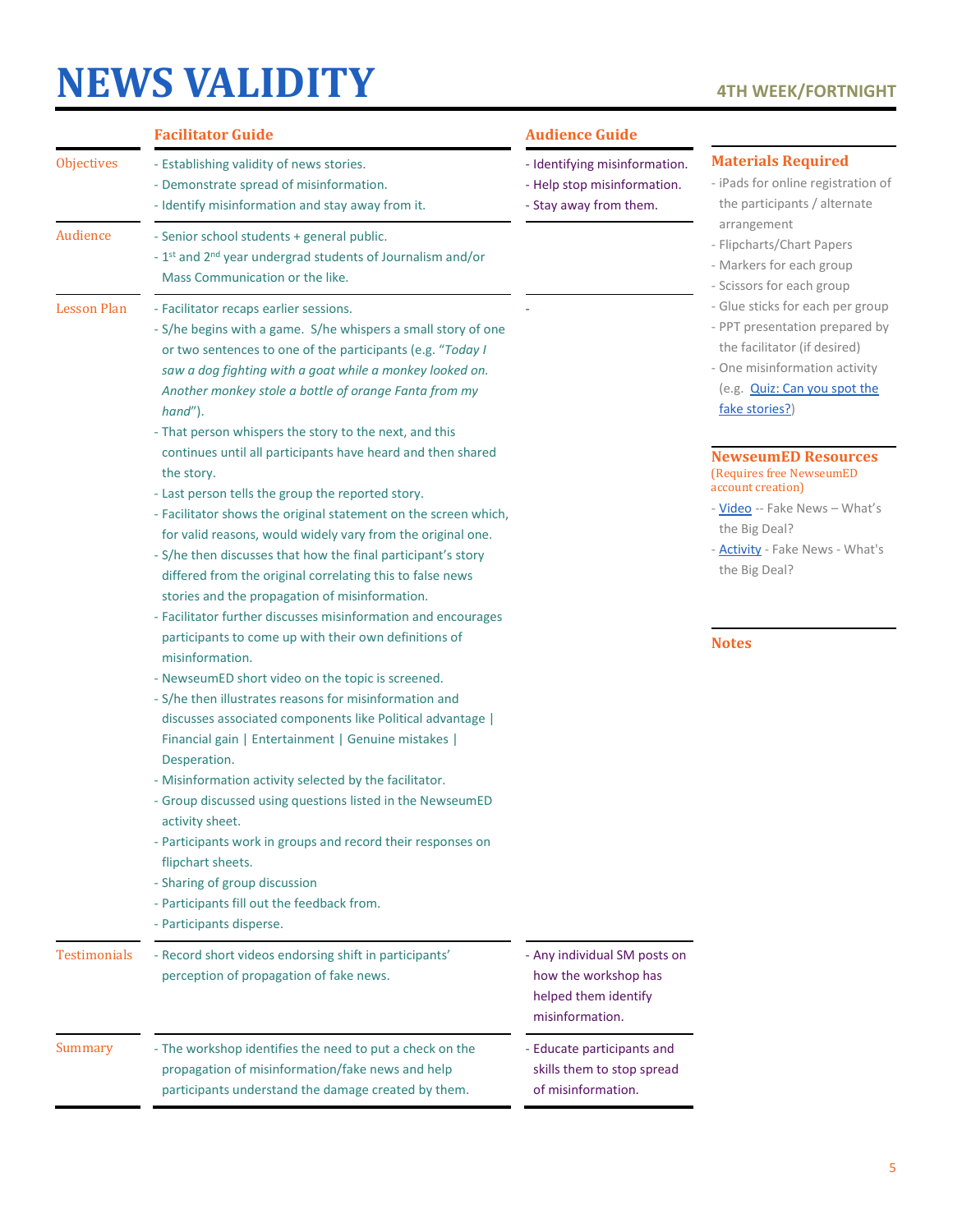# **[E.S.C.A.P.E.](https://newseumed.org/activity/e-s-c-a-p-e-junk-news-mlbp/)  NEWS-[SHARING PITFALLS](https://newseumed.org/activity/e-s-c-a-p-e-junk-news-mlbp/) 5TH WEEK/FORTNIGHT**

|                     | <b>Facilitator Guide</b>                                                                                                                                                                                                                                                                                                                                                                                                                                                                                                                                                                                                                                                                                                                                                                                                                                | <b>Audience Guide</b>                                                      |                                                                                                                                                                                                                                                                                                                                          |
|---------------------|---------------------------------------------------------------------------------------------------------------------------------------------------------------------------------------------------------------------------------------------------------------------------------------------------------------------------------------------------------------------------------------------------------------------------------------------------------------------------------------------------------------------------------------------------------------------------------------------------------------------------------------------------------------------------------------------------------------------------------------------------------------------------------------------------------------------------------------------------------|----------------------------------------------------------------------------|------------------------------------------------------------------------------------------------------------------------------------------------------------------------------------------------------------------------------------------------------------------------------------------------------------------------------------------|
| <b>Objectives</b>   | - To give participants a handy acronym to help them<br>remember six key concepts for evaluating information.<br>- Test the concepts in teams.                                                                                                                                                                                                                                                                                                                                                                                                                                                                                                                                                                                                                                                                                                           | - Learn how to evaluate<br>information using different<br>parameters.      | <b>Materials Required</b><br>- iPads for online registration of<br>the participants / alternate                                                                                                                                                                                                                                          |
| Audience            | - Senior school students + general public.<br>- 1st and 2 <sup>nd</sup> year undergrad students of Journalism and/or<br>Mass Communication or the like.                                                                                                                                                                                                                                                                                                                                                                                                                                                                                                                                                                                                                                                                                                 |                                                                            | arrangement<br>- Flipcharts/Chart Papers<br>- Markers for each group<br>- Scissors for each group                                                                                                                                                                                                                                        |
| <b>Lesson Plan</b>  | - Welcome and recap.<br>- Introduce the acronym E.S.C.A.P.E. and go through each of<br>the six components using six flipcharts that s/he prepared-<br>one for each concept-before the workshop.<br>- Stationery, along with a news article, NewseumED poster,<br>and worksheet is provided to each group.<br>- Applying the concept of E.S.C.A.P.E., each group works<br>collaboratively to establish the trustworthiness of the story.<br>- Participants use their own devices and those provided by the<br>American Space for investigating the facts and make a logical<br>case on the given flipchart.<br>- Groups hang their flipcharts on the wall.<br>- Gallery Walk: Each group goes from one poster to the next to<br>look at the article and the concept that was given. A timer<br>will be set to have participants move through at a timely | - Learn the acronym<br>E.S.C.A.P.E. and apply it<br>during group exercise. | - Glue sticks/tape for each<br>group<br>- 1 copy of the front page of<br>different newspapers per<br>group<br>- 6 small copies/cards of all the<br>newspaper titles used above<br>to be given to participants on<br>arrival for dividing them into<br>groups of six.<br>- 1 large printout of the<br>different newspapers used<br>above. |
|                     | rate.<br>- Small group discussion. Each group is provided with the<br>discussion questions (given at the end of the NewseumED                                                                                                                                                                                                                                                                                                                                                                                                                                                                                                                                                                                                                                                                                                                           |                                                                            | <b>NewseumED Resources</b><br>(Requires free NewseumED<br>account creation)<br>- E.S.C.A.P.E. Junk News Poster                                                                                                                                                                                                                           |
|                     | Activity sheet).<br>- After about 10 minutes, one person shares the group<br>discussion.                                                                                                                                                                                                                                                                                                                                                                                                                                                                                                                                                                                                                                                                                                                                                                |                                                                            | - Activity - E.S.C.A.P.E. Junk<br><b>News</b>                                                                                                                                                                                                                                                                                            |
|                     | - Participants fill out the feedback from.<br>- Session concludes and participants disperse.                                                                                                                                                                                                                                                                                                                                                                                                                                                                                                                                                                                                                                                                                                                                                            |                                                                            | - Worksheet - E.S.C.A.P.E. Six<br><b>Key Concepts</b><br>Teacher Resource - Examples                                                                                                                                                                                                                                                     |
| <b>Testimonials</b> | - Talk to the participants and record their feedback about how<br>they might use the E.S.C.A.P.E. in their day-to-day life.                                                                                                                                                                                                                                                                                                                                                                                                                                                                                                                                                                                                                                                                                                                             | - Share the acronym with<br>friends/relatives.                             | for Evaluating Online News<br>- Bookmark - E.S.C.A.P.E Junk                                                                                                                                                                                                                                                                              |
| <b>Summary</b>      | - The E.S.C.A.P.E. acronym gives the participants a strong tool<br>to establish the reliability of information.                                                                                                                                                                                                                                                                                                                                                                                                                                                                                                                                                                                                                                                                                                                                         |                                                                            | <b>News</b>                                                                                                                                                                                                                                                                                                                              |

**Notes**